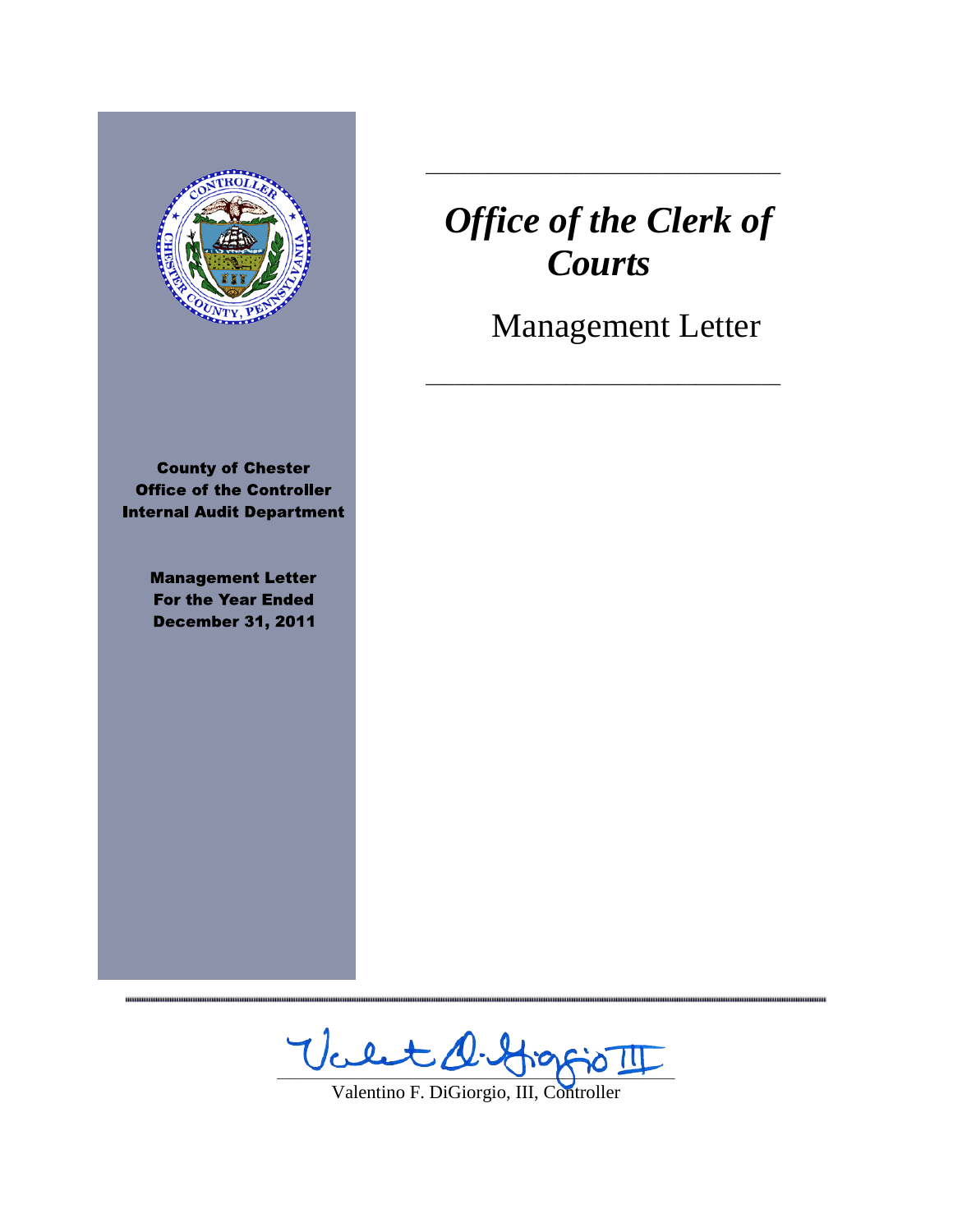# **To: Francis E. McElwaine, Clerk of Courts**

## *Introduction*

On October 25, 2012, Internal Audit completed an audit of the *Office of the Clerk of Courts (Clerk)* and *Adult Probation (APO).* Sharon Kaye Jones, CIA was the auditor-in-charge. Internal Audit is required by Pennsylvania County Code to review county offices annually to ensure compliance with policies and procedures and to assess their overall control structure. The scope of the audit included a review of the following:

- Cash and Petty Cash
- Liabilities
- Manual Receipts
- Cash Receipts
- Cash Disbursements
- Voided Transactions
- Automation Fund
- Unclaimed Property Escheats

We conducted our audit in accordance with generally accepted auditing standards and standards applicable to financial audits contained in *Government Auditing Standards* published by the Comptroller General of the United States. We have also issued our Independent Auditor's Report on Internal Control over Financial Reporting and on Compliance and Other Matters concurrent with this management letter. Disclosures and other information in that Report (also dated October 25, 2012) should be considered in conjunction with this management Letter.

### *Executive Summary*

The management and staff of the *Clerk* are, in all material respects, in compliance with policies and procedures imposed by the County of Chester and the Commonwealth of Pennsylvania.

Although this audit included the work of the *Clerk* and *APO,* management has requested that two separate reports be issued, each one independent of the other. Matters specific to *APO* have been removed from this document and included in the management letter addressed to the Chief Probation Officer.

Internal Audit wants to thank the management and staff of the *Clerk* and *APO* for their cooperation and assistance during the course of this audit. Please feel free to contact our office at (610) 344-5913 should you have any questions or concerns.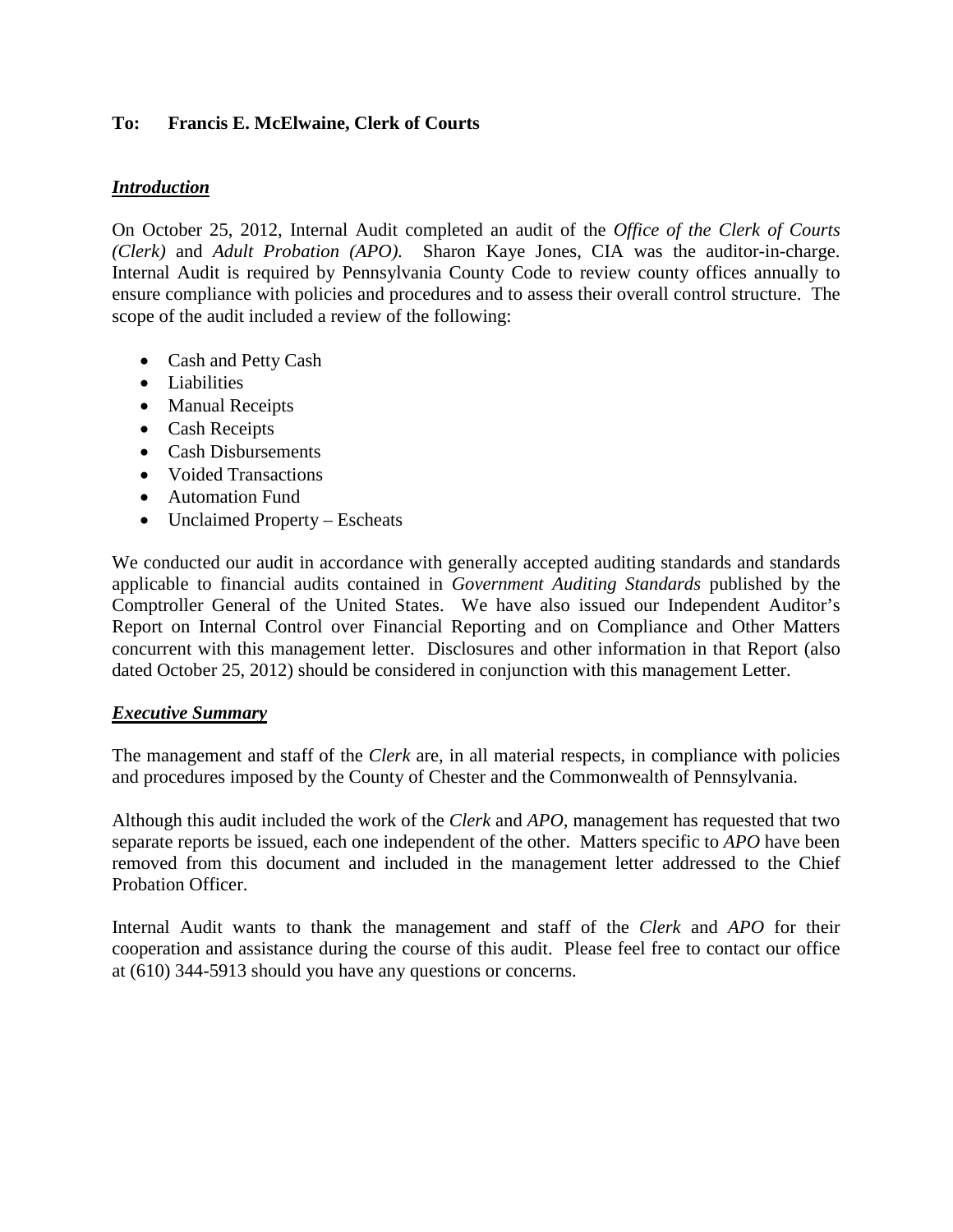# **COUNTY OF CHESTER OFFICE OF THE CLERK OF COURTS FINDINGS AND RECOMMENDATIONS FOR THE YEAR ENDED DECEMBER 31, 2011**

# **I. COMPLIANCE WITH POLICIES AND PROCEDURES**

### Finding 1: Daily Cash Deposits

In one (1) instance, a bank deposit was not made within one business day.

#### Recommendation

Although this appears to be an isolated incident, Internal Audit would like to remind the staff of the *Clerk* that all deposits to the bank should be made within one business day of receipt.

#### Auditee Response

*Our business practice has been that all deposits to the bank be done within one (1) business day of receipt. (We believe that the problem was with the Garda Company who would do deposit pick up for Wells Fargo Bank –Garda Company missed a daily pick up )* 

*As of May 2012, all the Clerk of Courts/Adult Probation Accounts are with DNB Bank of West Chester. Going forward, our present business practice is that all deposits to the bank be made within one business day of receipt. Each day one of our staff members delivers the deposit to a central location within the Justice Center by 10:00 AM and DNB picks up the deposit from that location by 11:00 AM that same day.*

#### Finding 2: Escheat Report

In one (1) instance, Unclaimed Property information was recorded incorrectly on the Escheat Report (for the year ended 12/31/10) filed in April 2011. The bookkeeper inadvertently recorded the first name of the surety and the last name of the defendant. The two individuals are not the same.

#### Recommendation

Internal Audit recommends that a second individual verify information entered on Escheat Reports before they are submitted to the PA Department of the Treasury. In this specific instance, the *Clerk* should contact the Bureau of Unclaimed Property in order to revise and correct the name of the intended recipient of the funds.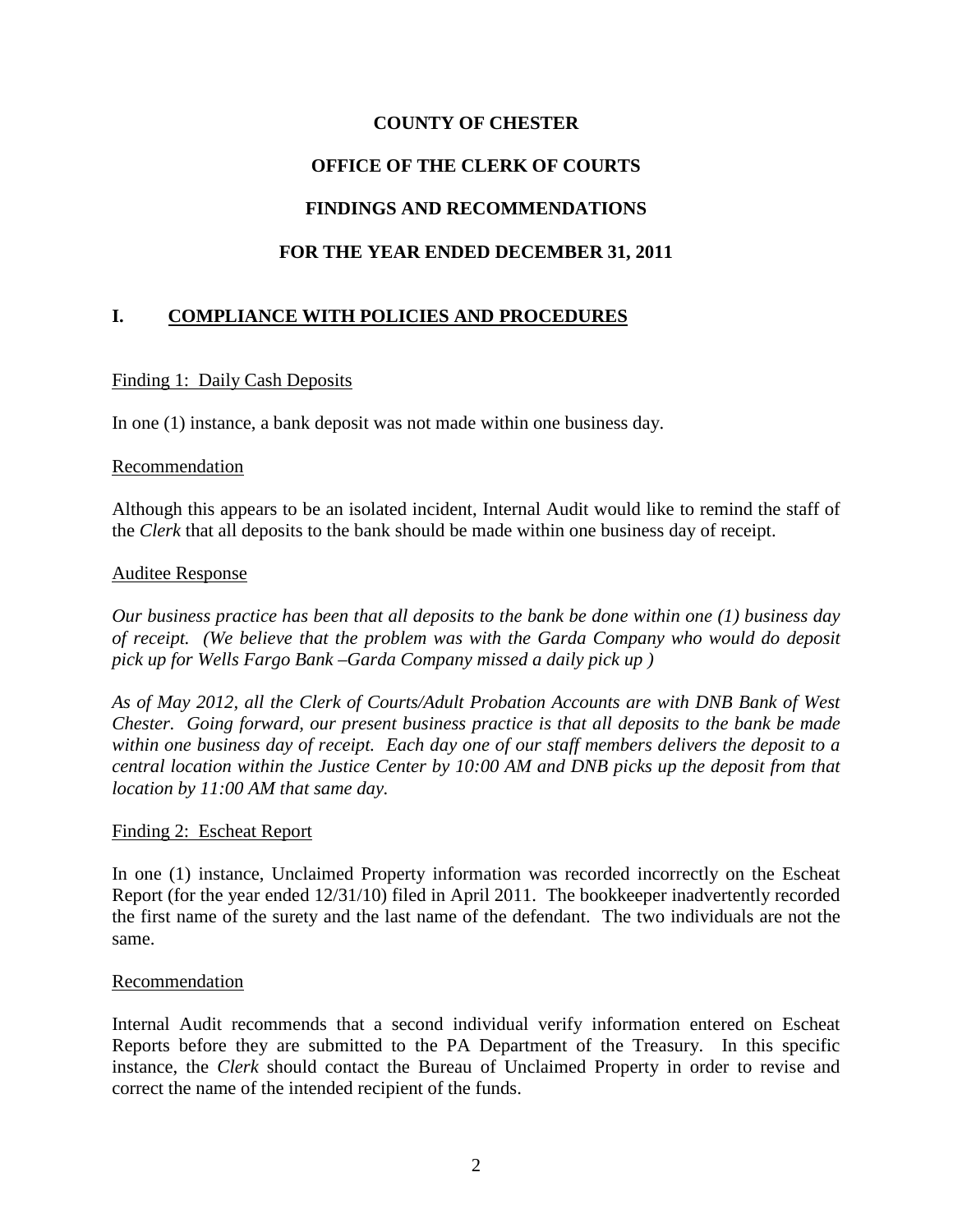# **COUNTY OF CHESTER**

# **OFFICE OF THE CLERK OF COURTS**

# **FINDINGS AND RECOMMENDATIONS**

# **FOR THE YEAR ENDED DECEMBER 31, 2011**

# **I. COMPLIANCE WITH POLICIES AND PROCEDURES**

Finding 2: Escheat Report (continued)

#### Auditee Response

*Our bookkeeper contacted PA. Dept. of Treasury - Unclaimed Property and they informed our bookkeeper what needed to be done. Our bookkeeper responded by e-mail the corrected information – including our Tax I.D. number.*